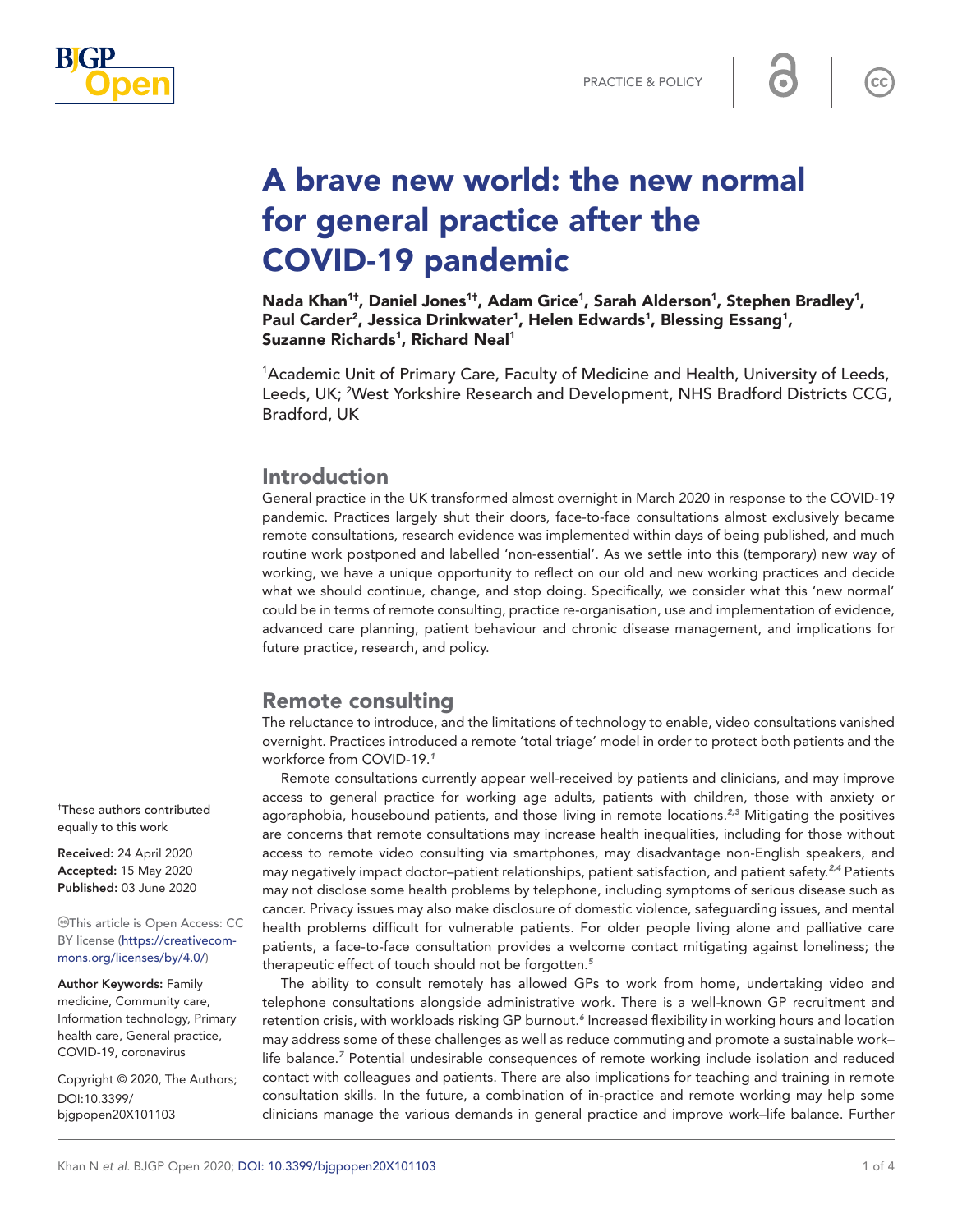research is needed to formally assess access, efficiency, unintended consequences, and patient satisfaction with the use of remote consultation systems.

Technology has supported the change towards remote consultations. Eighty per cent of practices are now using AccuRx, a platform that enables SMS, video consulting, and exchanging of documents and images.*[8](#page-2-5)* Clinical assessment of rashes, throats, and eye complaints are now being done remotely, as well as the sending of patient information leaflets and fit notes. Furthermore, received images (for example, photos) are safely stored in electronic patient records along with an audit trail of electronic contact. These are likely to be enduring changes, reducing the need for patients to visit the practice. The acceptability of telemedicine and mobile applications to remotely manage diabetes and chronic obstructive pulmonary disease have also been previously explored, with promising results.*[9,10](#page-3-0)* The pandemic has highlighted that there is scope for patients and carers to use medical equipment such as pulse oximeters and blood pressure monitors to assist remote consulting and aid clinical decisionmaking. Future research should explore whether smartphone devices and apps could do all of this safely, reliably, and accurately in the future.

#### Practice reorganisation

During the current pandemic, some primary care networks (PCNs) in England have pooled resources to mitigate potential staffing shortages and develop 'hot' and 'cold' hubs for reviewing patients.*[8](#page-2-5)* PCNs, a key component of the NHS Long Term Plan, consist of groups of general practices working together to provide coordinated health care to local populations. Initial reluctance and protests over proposed central PCN contracts still exist, but necessity and clear purpose has resulted in a 'bottomup' collaborative approach which may lead to empowerment of PCNs to work with policymakers over future contracts.*[11](#page-3-1)*

All practices have had to make radical and evolving changes to the way they work and share information with other organisations. In our experience, COVID-19 appears to have increased communication between primary and secondary care to best manage clinical cases. However, coproduction of this reorganisation with patients has all but ceased. Patient participation groups and patient experience work were both deemed non-essential work early in the pandemic. The importance and necessity of patient involvement and experiences will need to be taken into account when considering future changes in how we organise general practice.

## Evidence and implementation

Translation of evidence into general practice is unpredictable. It can be a slow and unsystematic process, hindered by the large volume of evidence and research, and by limited time and resources. Evidence and guidelines on COVID-19 management, particularly breathlessness, have evolved rapidly and were introduced into practice at an unprecedented rate, often widely shared between clinicians using social media.*[12](#page-3-2)* It is possible that clinicians may be more enabled to use guidelines and become more algorithm-driven in the future, resulting in less variation in the quality of care across general practice. As with the Quality and Outcomes Framework, this may have mixed implications. For instance, there is a risk that rapid introduction of new research may have unintended untoward consequences, such as the rapid adoption and then withdrawal of the Roth score to assess breathlessness remotely.*[13](#page-3-3)*

# Advanced care planning

The COVID-19 pandemic has highlighted the importance of advanced care planning, with many patients' wishes regarding resuscitation and preferred place of care being unknown.*[14](#page-3-4)* Following the pandemic, advanced care planning will need to sensitively change for the better. General practice is well-placed to have discussions that allow patients to express their wishes, which will reduce unnecessary and possibly undignified hospital admissions. Patients suitable for advanced care planning conversations could be pragmatically and opportunistically identified at the earliest opportunity perhaps informed by frailty scores — and discussed in multidisciplinary meetings as part of routine care.*[15](#page-3-5)* The public need to be involved in this decision to address and alleviate fears, and emphasise that these discussions are about providing quality of care.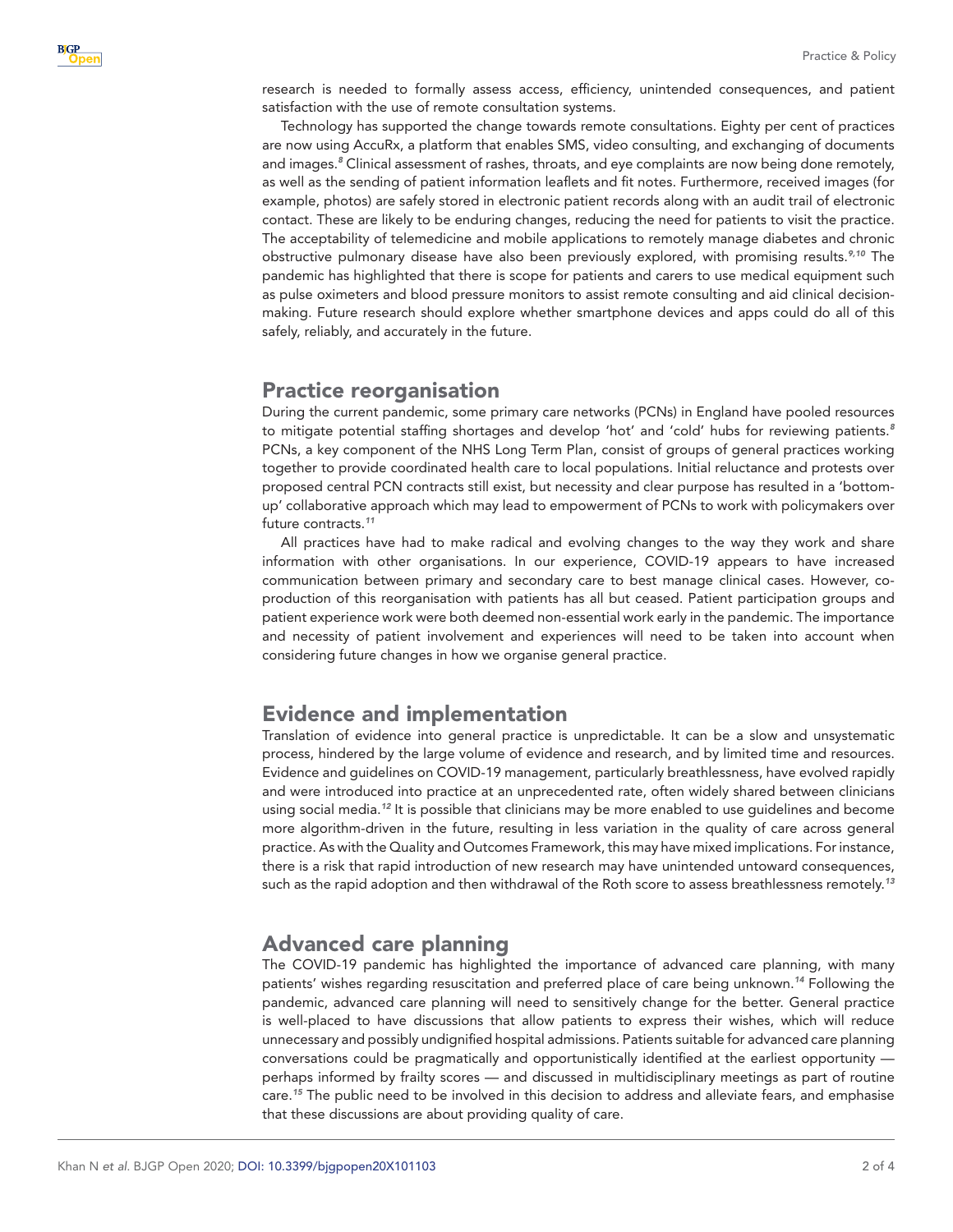## Patient behaviour and chronic disease management

During the COVID-19 pandemic so far, appointments in general practice have declined by almost 30%.*[16](#page-3-6)* In part, this may be because patients are simply not contacting health services due to fear of infection. In parallel, it is possible that patients are managing symptoms through self-care, accessing pharmacists and NHS 111 more readily as a direct response to the government's messaging about protecting NHS services from becoming overwhelmed. We must be aware of the consequences of this, such as the burden of work for patients and delays in seeking help for potentially life-threatening illnesses. Following the pandemic, changes in patient behaviours and the impact of these on morbidity and mortality will need to be evaluated. The pandemic has led to the suspension of virtually all disease monitoring, health checks, and preventative and screening activity, as these were not deemed 'essential'. The impact on future provision, value, and acceptance of such services is unknown.

# Conclusion

We are in the midst of the biggest evolving natural experiment in general practice of our lifetimes. Research is already underway to identify the emerging data, challenges, and innovations in general practice amid the COVID-19 pandemic, and we expect this will inform our work and workload in the coming years*[17,18](#page-3-7)* In the face of rapid change during the COVID-19 pandemic, GPs have an opportunity to permanently change how they consult in terms of video and remote consulting, use of emerging technologies, our dialogue between primary and secondary care, and thinking pragmatically and proactively about end of life care and access to appropriate health care. As a profession we have shown how quickly we can adapt and, going forward, will we now be more open to implementing new technology, systems, and research findings into practice? This article has reflected on the changes occurring and the long-term benefits or harms to patients and practitioners in order to help shape the new 'normal' for primary care.

#### Funding

No funding was received for this article.

#### Ethical approval

Ethical approval was not required for this article.

#### **Provenance**

Freely submitted; externally peer reviewed.

### References

- <span id="page-2-0"></span>1. NHS England. Advice on how to establish a remote 'total triage' model in general practice using online consultations (April 2020 version 2). 2020; [http://www.england.nhs.uk/coronavirus/wp-content/uploads/sites/52/](http://www.england.nhs.uk/coronavirus/wp-content/uploads/sites/52/2020/03/C0098-Total-triage-blueprint-April-2020-v2.pdf) [2020/03/C0098-Total-triage-blueprint-April-2020-v2.pdf](http://www.england.nhs.uk/coronavirus/wp-content/uploads/sites/52/2020/03/C0098-Total-triage-blueprint-April-2020-v2.pdf) (accessed 26 May 2020).
- <span id="page-2-1"></span>2. Bunn F, Byrne G, Kendall S. The effects of telephone consultation and triage on healthcare use and patient satisfaction: a systematic review. *Br J Gen Pract* 2005; 55(521): 956–961.
- 3. Donaghy E, Atherton H, Hammersley V, *et al*. Acceptability, benefits, and challenges of video consulting: a qualitative study in primary care. *Br J Gen Pract* 2019; 69(686): e586–e594. DOI: [https://doi.org/10.3399/](https://doi.org/10.3399/bjgp19X704141) [bjgp19X704141](https://doi.org/10.3399/bjgp19X704141)
- 4. Jones D, Neal RD, Duffy SRG, *et al*. Impact of the COVID-19 pandemic on the symptomatic diagnosis of cancer: the view from primary care. *Lancet Oncol* 202030 Apr 2020. DOI: [https://doi.org/10.1016/S1470-2045\(20\)30242-4](https://doi.org/10.1016/S1470-2045(20)30242-4)
- <span id="page-2-2"></span>5. Singh C, Leder D. Touch in the consultation. *Br J Gen Pract* 2012; 62(596): 147–148. DOI: [https://doi.org/10.3399/](https://doi.org/10.3399/bjgp12X630133) [bjgp12X630133](https://doi.org/10.3399/bjgp12X630133)
- <span id="page-2-3"></span>6. Riley R, Spiers J, Buszewicz M, *et al*. What are the sources of stress and distress for general practitioners working in England? A qualitative study. *BMJ Open* 2018; 8(1): e017361. DOI: [https://doi.org/10.1136/bmjopen-2017-](https://doi.org/10.1136/bmjopen-2017-017361) [017361](https://doi.org/10.1136/bmjopen-2017-017361)
- <span id="page-2-4"></span>7. Young L, Peel R, O'Sullivan B, *et al*. Building general practice training capacity in rural and remote Australia with underserved primary care services: a qualitative investigation. *BMC Health Serv Res* 2019; 19(1): 338. DOI: [https://](https://doi.org/10.1186/s12913-019-4078-1) [doi.org/10.1186/s12913-019-4078-1](https://doi.org/10.1186/s12913-019-4078-1)
- <span id="page-2-5"></span>8. Thornton J. Covid-19: how coronavirus will change the face of general practice forever. *BMJ* 2020; 368: m1279: m1279: . DOI: <https://doi.org/10.1136/bmj.m1279>